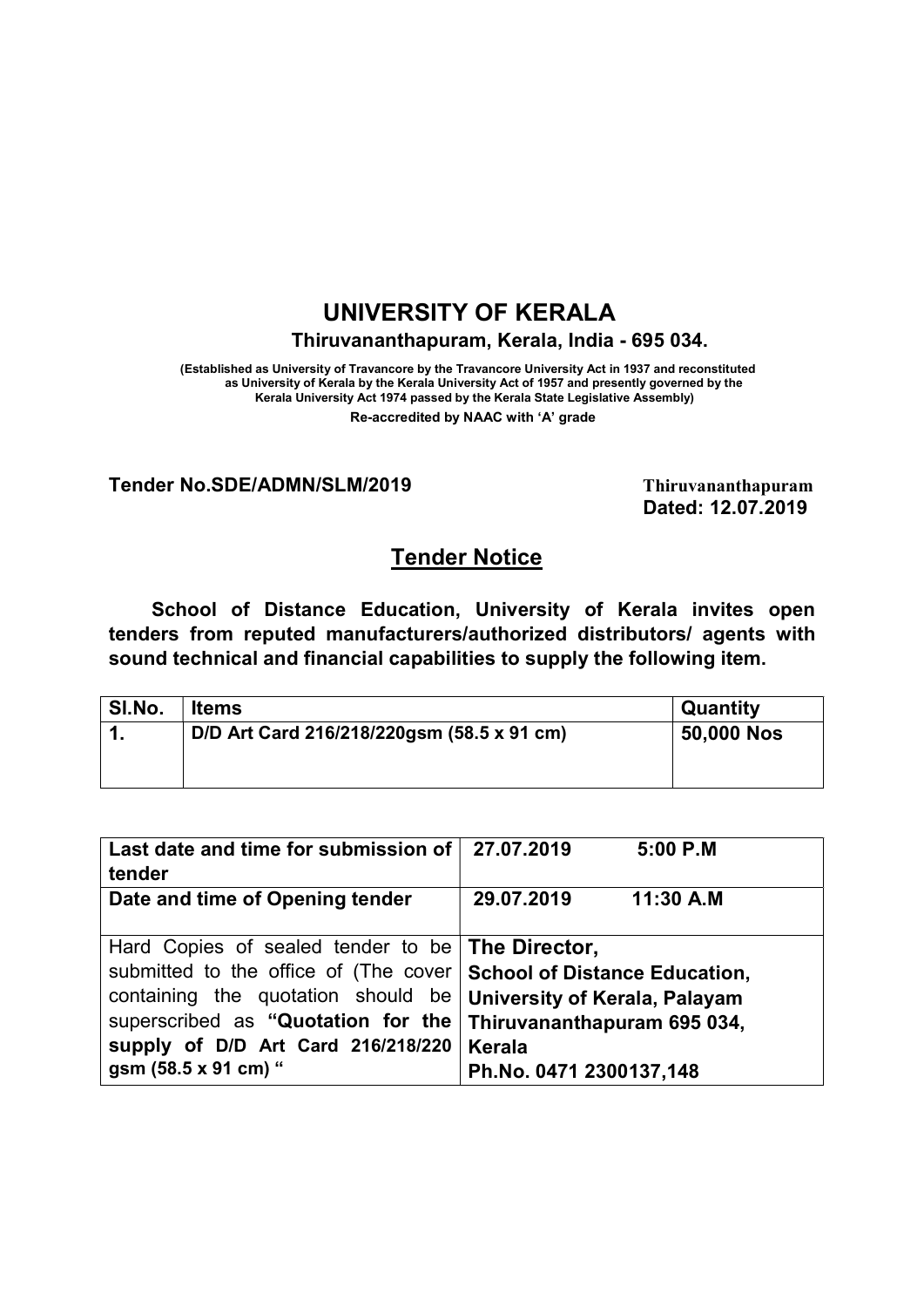## Specifications may be submitted in the following format.

| <b>Items required</b>               |             | <b>D/D Art Card</b> |                               |                  |
|-------------------------------------|-------------|---------------------|-------------------------------|------------------|
| <b>Specifications</b>               |             |                     | 216/218/220gsm (58.5 x 91 cm) |                  |
| <b>Quantity required</b>            |             | 50,000 Nos          |                               |                  |
| <b>Name of Supplier/Distributor</b> |             |                     |                               |                  |
| SI.No.                              | <b>Make</b> | <b>Grade</b>        | <b>Specification</b>          | <b>Rate/Unit</b> |
| 1.                                  |             |                     |                               |                  |
| 2.                                  |             |                     |                               |                  |
| 3.                                  |             |                     |                               |                  |
| 4.                                  |             |                     |                               |                  |

## Terms and Conditions

- (1) The rate quoted should be inclusive of tax, transportation, loading and unloading charges.
- (2) Make, grade and other features of the item should be specified in the quotation.
- (3) The item should be delivered at the University Press, Senate House Campus, University of Kerala, Thiruvananthapuram -695 034.
- (4) A Specimen of the item should be attached along with the Tender **Notice**
- (5) The undersigned reserves the right to reject/accept any quotation without assigning any reason

## **DIRECTOR**  School of Distance Education University of Kerala